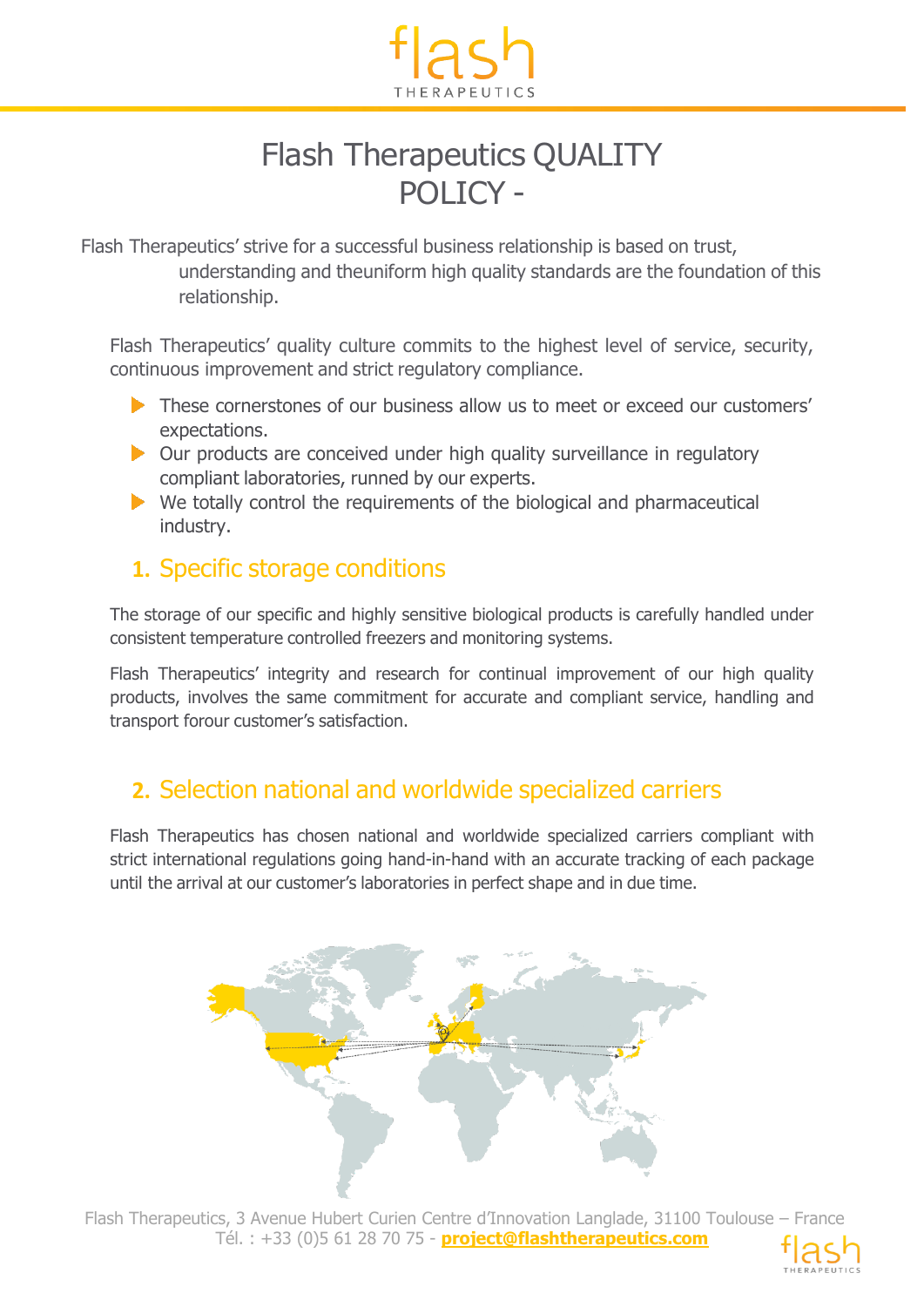

Worldwide map showing countries where we have already sent Flash Therapeutics' products. All projects were delivered on time and in perfect shape. Our worldwide specialized carriers can deliver allover the world.

Our carriers are IATA certified and specialized in cold chain logistics, specifically for biological and pharmaceutical materials, handling temperature controlled storage and dry ice supply.

## **3.** Vectalys' professional and specialized logistics team

Flash Therapeutics has its own professional and specialized logistics team handling specific packaging, export and regulatory topics to any destination in the world.

Our parcels are handled with the biggest care, making sure the goods will reach our customers in the same shape and with equal quality as the moment they are packed at our premises.

#### **4.** Specific packing requirements

Flash Therapeutics' biological material requires a triple-packaging for transportation as it is classified under UN3373, considered hazardous in exempted quantity, in conformity with IATA regulations. Shipments are made with dry ice compliant packages requiring their own specificregulations.

We provide our customers with complete documentation: packing list, invoice and certificate of analysis.



## **5.** IATA Regulations

UN3373 / Class 6.2 : non-infectious biological substance – Category B / P.I. & IATA 650

Diagnostic specimens, assigned to UN3373, are human or animal materials that are being transported only for the purpose of diagnosis or investigation. Such materials include excreta,